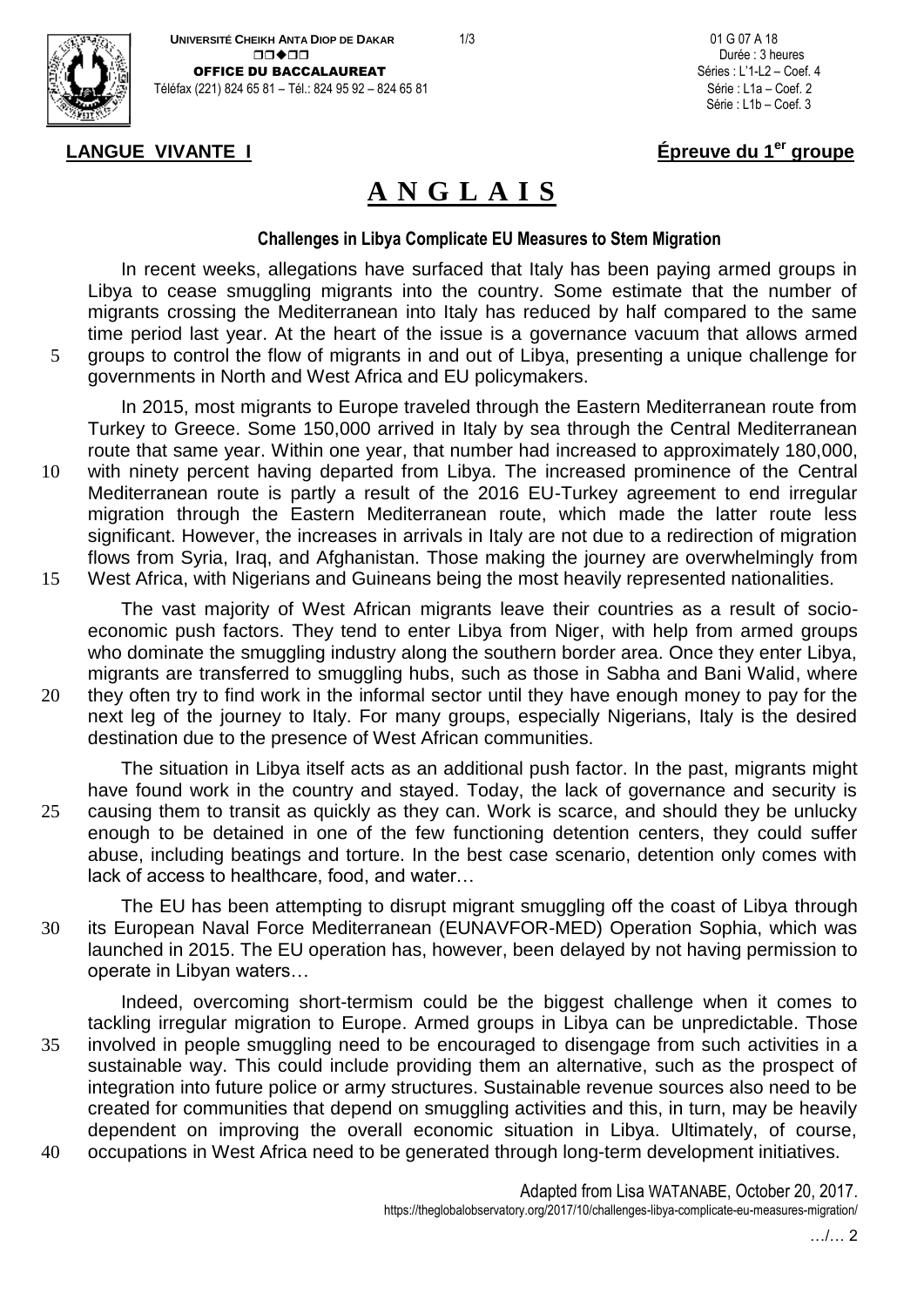### **I. READING COMPREHENSION:** *08 marks*

**A. This summary of the text contains four (4) errors. Find those errors and then give the correct information in the table below. Question number 1 is given as an example.** *(02 marks)*

Most migrants today are from countries like Nigeria or **Syria**. They leave their countries because of political instability. To reach Libya, they are helped by the European smugglers. And once in Libya, they often find jobs in offices to save enough money for their final destination, Italy. In Libya, they are sometimes victims of bad treatments such as beatings and rape.

| <b>Errors</b>       | 1. Syria | а. | <br>ш. |  |
|---------------------|----------|----|--------|--|
| <b>Correct info</b> | Guinea   |    |        |  |

**B. Look at the four migratory itineraries below. Based on information from paragraphs 3 and 4, decide which one was taken by migrants of the past and which is being taken by migrants today.** *(01 mark)*

| a) Niger                                    | $\Rightarrow$ Libya                 | $\Rightarrow$ Smuggling Hubs  | $\Rightarrow$ Italy.     |
|---------------------------------------------|-------------------------------------|-------------------------------|--------------------------|
| b) Niger                                    | $\Rightarrow$ Smuggling Hubs        | $\Rightarrow$ Libya           | $\Rightarrow$ Italy.     |
| c) Niger                                    | $\Rightarrow$ Libya                 | $\Rightarrow$ Smuggling Hubs. |                          |
| d) Niger                                    | $\Rightarrow$ Smuggling Hubs        | $\Rightarrow$ Libya.          |                          |
| 6. Itinerary of the past: <b>a</b> ) $\Box$ | $\mathsf{b}\mathsf{D}$              | $\mathsf{C}$ ) $\sqcup$       | (Choose just one option) |
| 7. Itinerary of today:                      | $\mathsf{b}\mathsf{L}$<br>a) $\Box$ | $c \cup$                      |                          |
|                                             | .<br>$\overline{\phantom{a}}$       | .                             |                          |

**C. Read paragraphs 1-3 and identify specific passages where the text mentions these cases:** *(01 mark)*

8. Absence of an administration that has the political and legal authority to rule a country.

9. People escaping from their homeland because of difficult living conditions.  $\mathcal{F}$  , we are the set of the set of the set of the set of the set of the set of the set of the set of the set of the set of the set of the set of the set of the set of the set of the set of the set of the set of the s

 $\sigma$  and the contract of the contract of the contract of the contract of the contract of the contract of the contract of the contract of the contract of the contract of the contract of the contract of the contract of the

**D. Complete this passage with appropriate words or phrases from the indicated paragraphs.** *(02 marks)* Although migration is not a new phenomenon at all, the proportion it has reached today is 10. \_\_\_\_\_\_\_\_\_\_\_\_\_\_\_\_\_ *(parag.2)* affecting the countries receiving endless fluxes of migrants. Running away from misery and/or insecurity in their home countries, today's migrants are ready to face any danger when 11. \_\_\_\_\_\_\_\_\_\_\_\_\_\_\_\_\_ *(parag.1)* deserts and oceans in their quest for a better living. These people are so desperate that they often collaborate with criminals who specialize in the 12. \_\_\_\_\_\_\_\_\_\_\_\_\_\_\_\_\_\_\_\_ *(parag.3)* of migrants. Unfortunately, many of them regularly end their 13. \_\_\_\_\_\_\_\_\_\_\_\_\_\_\_\_\_ *(parag.2)* deep in the Mediterranean.

**E. Fill in this table with information from the text about Illegal Migration by West Africans.** *(02 marks)*

| <b>Aggravating Factor</b>        | <b>Major Consequence</b> | <b>Suggested Solutions</b> |
|----------------------------------|--------------------------|----------------------------|
| Government<br>Vacuum<br>in Libya |                          | 15.                        |
|                                  | 14.                      | 16.                        |
|                                  |                          | 17.                        |